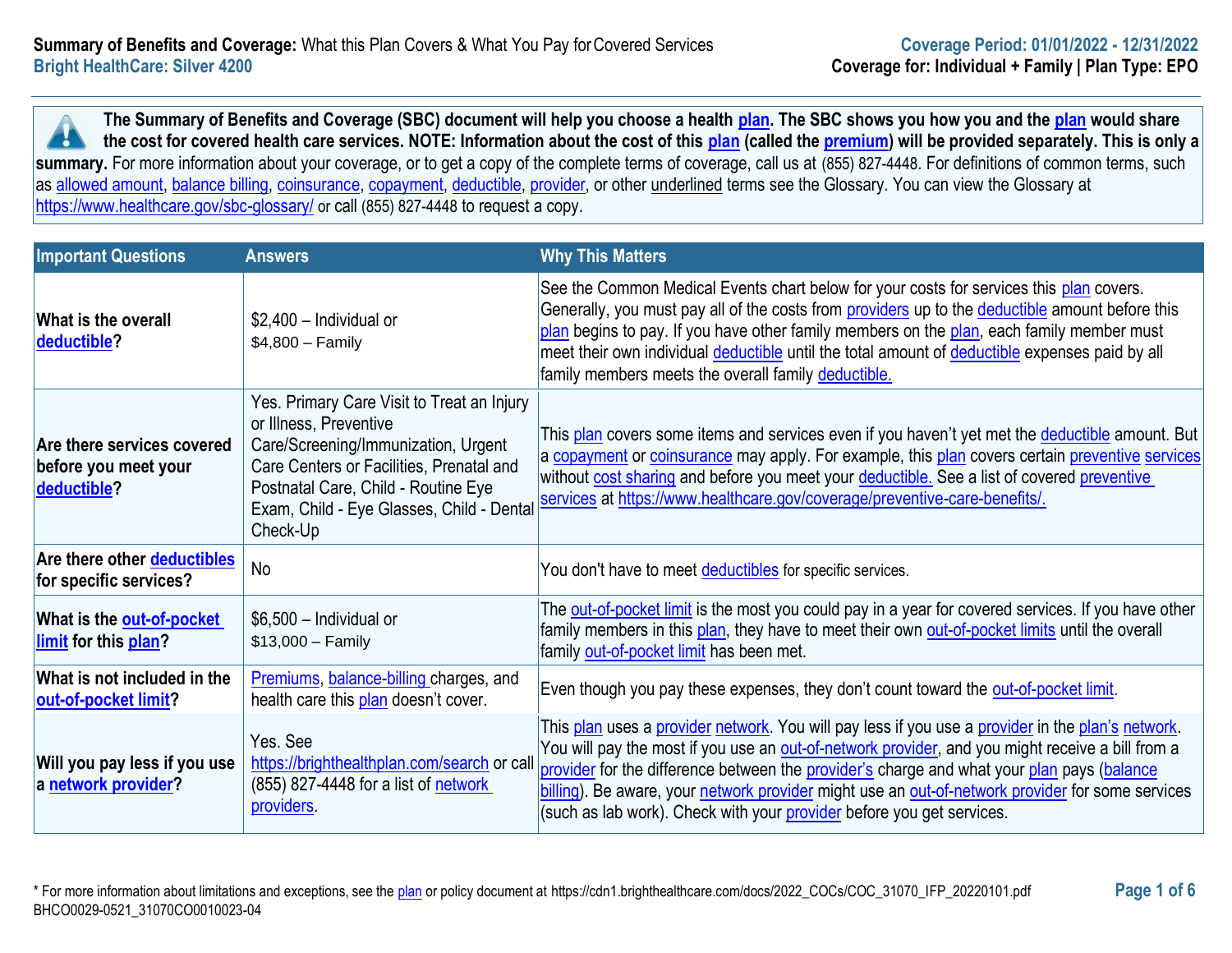All [copayment](https://www.healthcare.gov/sbc-glossary/#copayment) and [coinsurance](https://www.healthcare.gov/sbc-glossary/#coinsurance) costs shown in this chart are after your [deductible](https://www.healthcare.gov/sbc-glossary/#deductible) has been met, if a deductible applies. A

|                                                                                    |                                                         | <b>What You Will Pay</b>                                       |                                                           |                                                                                                                                                                                                  |  |
|------------------------------------------------------------------------------------|---------------------------------------------------------|----------------------------------------------------------------|-----------------------------------------------------------|--------------------------------------------------------------------------------------------------------------------------------------------------------------------------------------------------|--|
| <b>Common Medical Event</b>                                                        | <b>Services You May Need</b>                            | <b>Network Provider</b><br>(You will pay the<br>least)         | <b>Out-of-Network Provider</b><br>(You will pay the most) | Limitations, Exceptions, & Other Important<br><b>Information</b>                                                                                                                                 |  |
| If you visit a health care<br>provider's office or clinic                          | Primary care visit to treat an<br>injury or illness     | \$10                                                           | Not Covered                                               | Telehealth services are available. Refer to Your<br>Schedule of Benefits to determine what you will pay.                                                                                         |  |
|                                                                                    | Specialist visit                                        | 40% after Deductible                                           | <b>Not Covered</b>                                        | None                                                                                                                                                                                             |  |
|                                                                                    | Preventive care/screening/<br>immunization              | No charge                                                      | <b>Not Covered</b>                                        | You may have to pay for services that aren't<br>preventive. Ask your provider if the services you need<br>are preventive, then check what Your plan will pay for<br>land what Your cost will be. |  |
| If you have a test                                                                 | Diagnostic test (x-ray, blood<br>work)                  | Lab: 40% after<br>Deductible<br>X-ray: 40% after<br>Deductible | <b>Not Covered</b>                                        | <b>None</b>                                                                                                                                                                                      |  |
|                                                                                    | Imaging (CT/PET scans, MRIs)                            | 40% after Deductible                                           | <b>Not Covered</b>                                        | Services require pre-authorization.                                                                                                                                                              |  |
| If you need drugs to treat<br>your illness or condition.<br>More information about | Preferred generic drugs                                 | \$10                                                           | Not Covered                                               | Preventive Care medications are provided at \$0 cost to                                                                                                                                          |  |
| prescription drug coverage<br>lis available at<br>https://brighthealthplan.com     | Preferred brand drugs and Non-<br>preferred generics    | 40% after Deductible                                           | <b>Not Covered</b>                                        | You, regardless of tier.<br>Covers up to a 90-day supply (retail prescription); 31-<br>90 day supply (mail order prescription).                                                                  |  |
|                                                                                    | Non-preferred brand drugs and<br>Non-preferred generics | 40% after Deductible                                           | <b>Not Covered</b>                                        | Copays shown reflect the cost per retail prescription.                                                                                                                                           |  |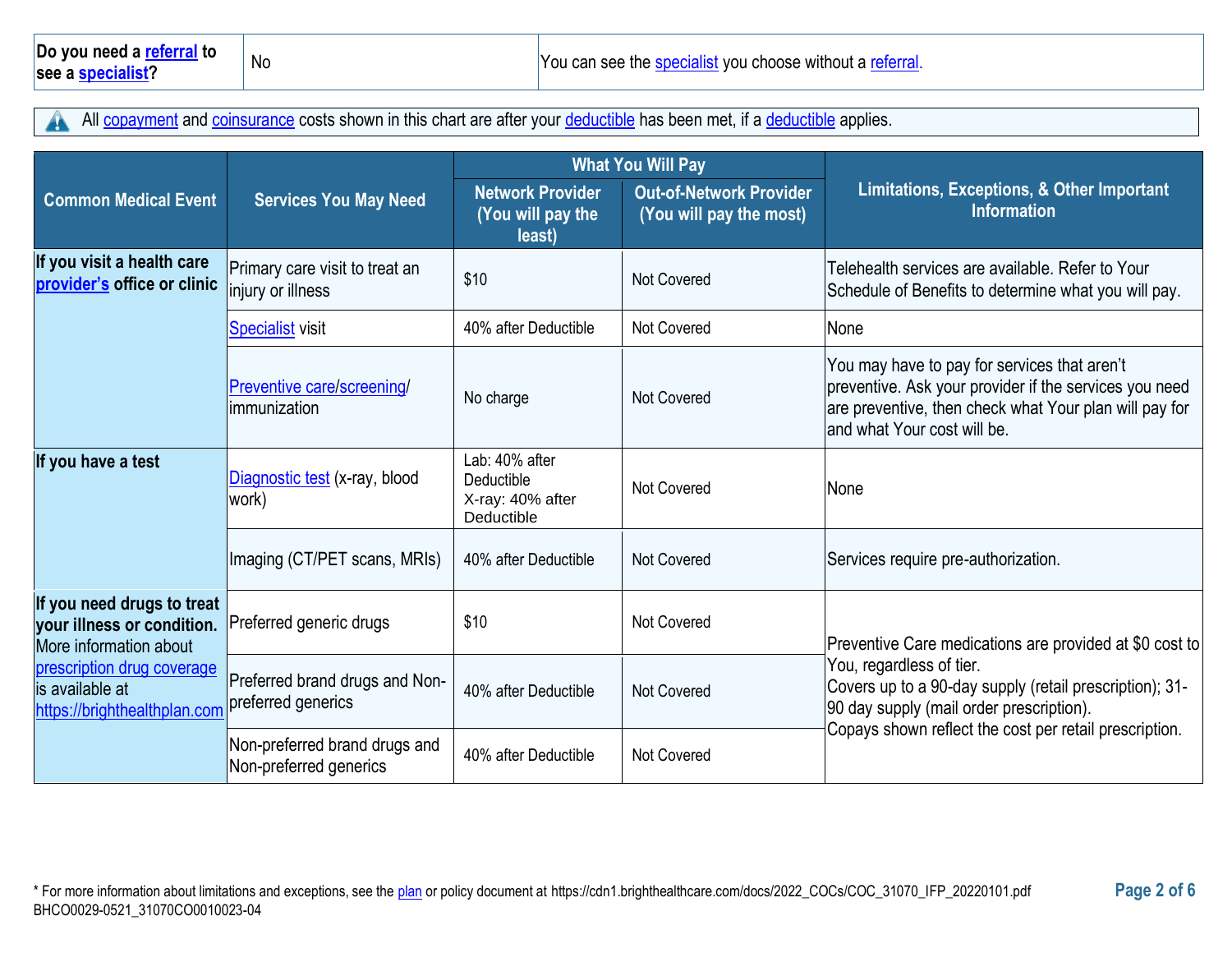|                                                                        |                                                   | <b>What You Will Pay</b>                               |                                                           |                                                                                                  |  |
|------------------------------------------------------------------------|---------------------------------------------------|--------------------------------------------------------|-----------------------------------------------------------|--------------------------------------------------------------------------------------------------|--|
| <b>Common Medical Event</b>                                            | <b>Services You May Need</b>                      | <b>Network Provider</b><br>(You will pay the<br>least) | <b>Out-of-Network Provider</b><br>(You will pay the most) | Limitations, Exceptions, & Other Important<br><b>Information</b>                                 |  |
|                                                                        | <b>Specialty drugs</b>                            | \$500                                                  | <b>Not Covered</b>                                        |                                                                                                  |  |
| If you have outpatient<br>surgery                                      | Facility fee (e.g., ambulatory<br>surgery center) | 40% after Deductible                                   | <b>Not Covered</b>                                        | Services may require pre-authorization.                                                          |  |
|                                                                        | Physician/surgeon fees                            | 40% after Deductible                                   | Not Covered                                               | Services may require pre-authorization.                                                          |  |
| If you need immediate<br>medical attention                             | <b>Emergency room care</b>                        | 40% after Deductible                                   | 40% after Deductible                                      | This cost does not apply if You are admitted directly to<br>the hospital for inpatient services. |  |
|                                                                        | <b>Emergency medical</b><br>transportation        | 40% after Deductible                                   | 40% after Deductible                                      | None                                                                                             |  |
|                                                                        | <b>Urgent care</b>                                | \$75                                                   | \$75                                                      | None                                                                                             |  |
| If you have a hospital                                                 | Facility fee (e.g., hospital room)                | 40% after Deductible                                   | <b>Not Covered</b>                                        | Services require pre-authorization.                                                              |  |
| stay                                                                   | Physician/surgeon fees                            | 40% after Deductible                                   | Not Covered                                               | Services require pre-authorization.                                                              |  |
| If you need mental health,<br>behavioral health, or<br>substance abuse | <b>Outpatient services</b>                        | 40% after Deductible                                   | <b>Not Covered</b>                                        | Services may require pre-authorization.                                                          |  |
| services                                                               | Inpatient services                                | 40% after Deductible                                   | Not Covered                                               | Services require pre-authorization.                                                              |  |
| If you are pregnant                                                    | Office visits                                     | \$0                                                    | Not Covered                                               | None                                                                                             |  |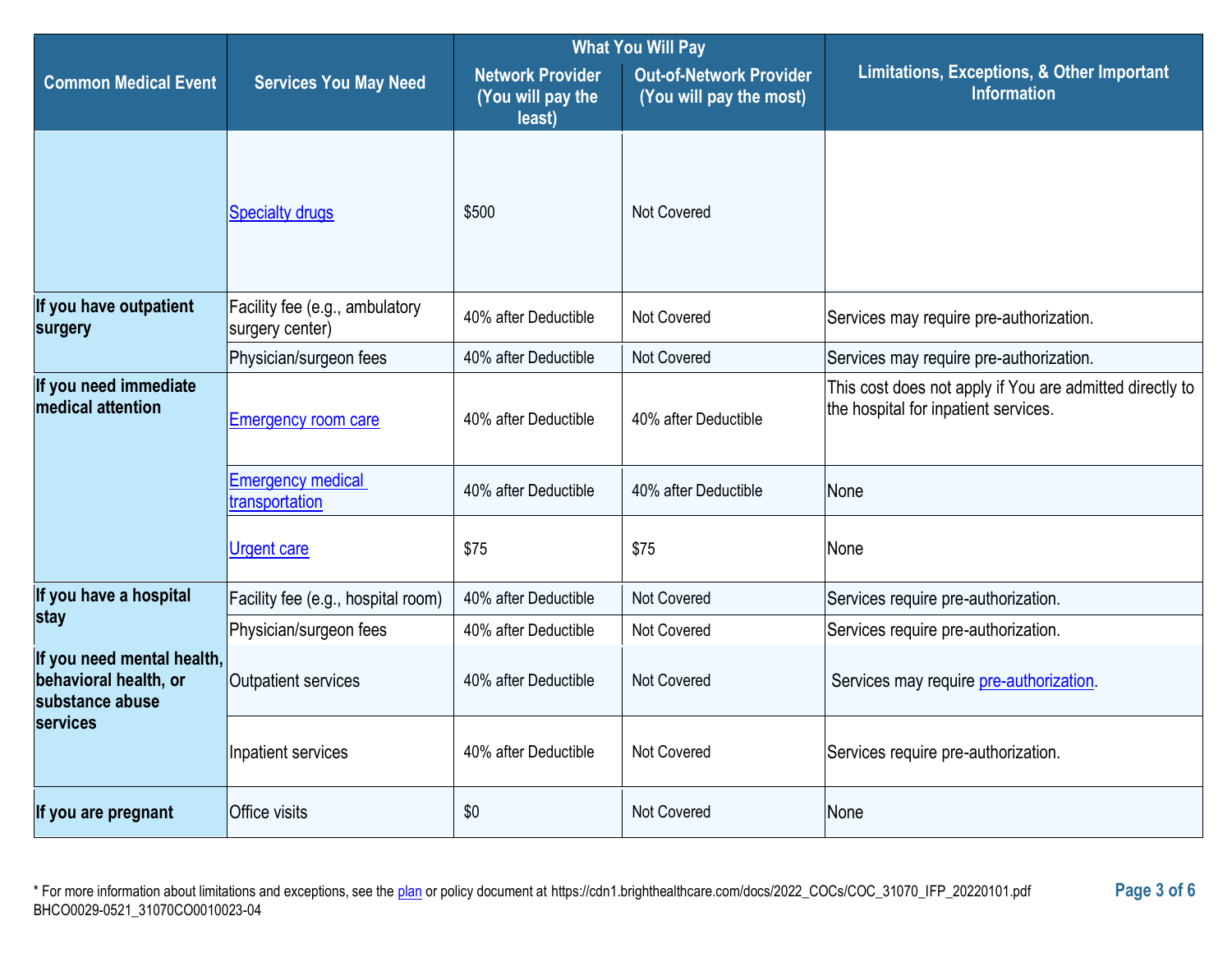| <b>What You Will Pay</b>                                      |                                              |                                                        |                                                           |                                                                                                                                                                                                                     |
|---------------------------------------------------------------|----------------------------------------------|--------------------------------------------------------|-----------------------------------------------------------|---------------------------------------------------------------------------------------------------------------------------------------------------------------------------------------------------------------------|
| <b>Common Medical Event</b>                                   | <b>Services You May Need</b>                 | <b>Network Provider</b><br>(You will pay the<br>least) | <b>Out-of-Network Provider</b><br>(You will pay the most) | <b>Limitations, Exceptions, &amp; Other Important</b><br><b>Information</b>                                                                                                                                         |
|                                                               | Childbirth/delivery professional<br>services | 40% after Deductible                                   | Not Covered                                               | Delivery stays exceeding 48 hours for vaginal delivery<br>or 96 hours for a cesarean delivery require pre-                                                                                                          |
|                                                               | Childbirth/delivery facility<br>services     | 40% after Deductible                                   | Not Covered                                               | lauthorization.                                                                                                                                                                                                     |
|                                                               | Home health care                             | 40% after Deductible                                   | Not Covered                                               | Services require pre-authorization. 28 Hours per Week                                                                                                                                                               |
|                                                               | <b>Rehabilitation services</b>               | 40% after Deductible                                   | Not Covered                                               | Occupational, Physical and Speech Therapy services<br>require pre-authorization. 60 Visit(s) per Year                                                                                                               |
| If you need help<br>recovering or have other<br>special needs | <b>Habilitation services</b>                 | 40% after Deductible                                   | Not Covered                                               | Occupational, Physical and Speech Therapy services<br>require pre-authorization. 60 Visit(s) per Year                                                                                                               |
|                                                               | <b>Skilled nursing center</b>                | 40% after Deductible                                   | Not Covered                                               | Services require pre-authorization. 100 Days per Year                                                                                                                                                               |
|                                                               | Durable medical equipment                    | 40% after Deductible                                   | Not Covered                                               | Services require pre-authorization.                                                                                                                                                                                 |
|                                                               | <b>Hospice services</b>                      | 40% after Deductible                                   | Not Covered                                               | Services require pre-authorization.                                                                                                                                                                                 |
|                                                               | Children's eye exam                          | \$0                                                    | Not Covered                                               | Limited to 1 eye exam per calendar year, through the<br>end of the month in which the dependent child turns<br>19.                                                                                                  |
| If your child needs dental<br>or eye care                     | Children's glasses                           | \$0                                                    | Not Covered                                               | Limited to 1 pair of glasses, including standard frames<br>and standard lenses or a one-year supply of contact<br>lenses, per calendar year, through the end of the<br>month in which the dependent child turns 19. |
|                                                               | Children's dental checkups                   | \$0                                                    | Not Covered                                               | Includes diagnostic and preventive services through<br>the end of the month in which the dependent child<br>turns 19. Refer to the policy for covered services and<br>limitations.                                  |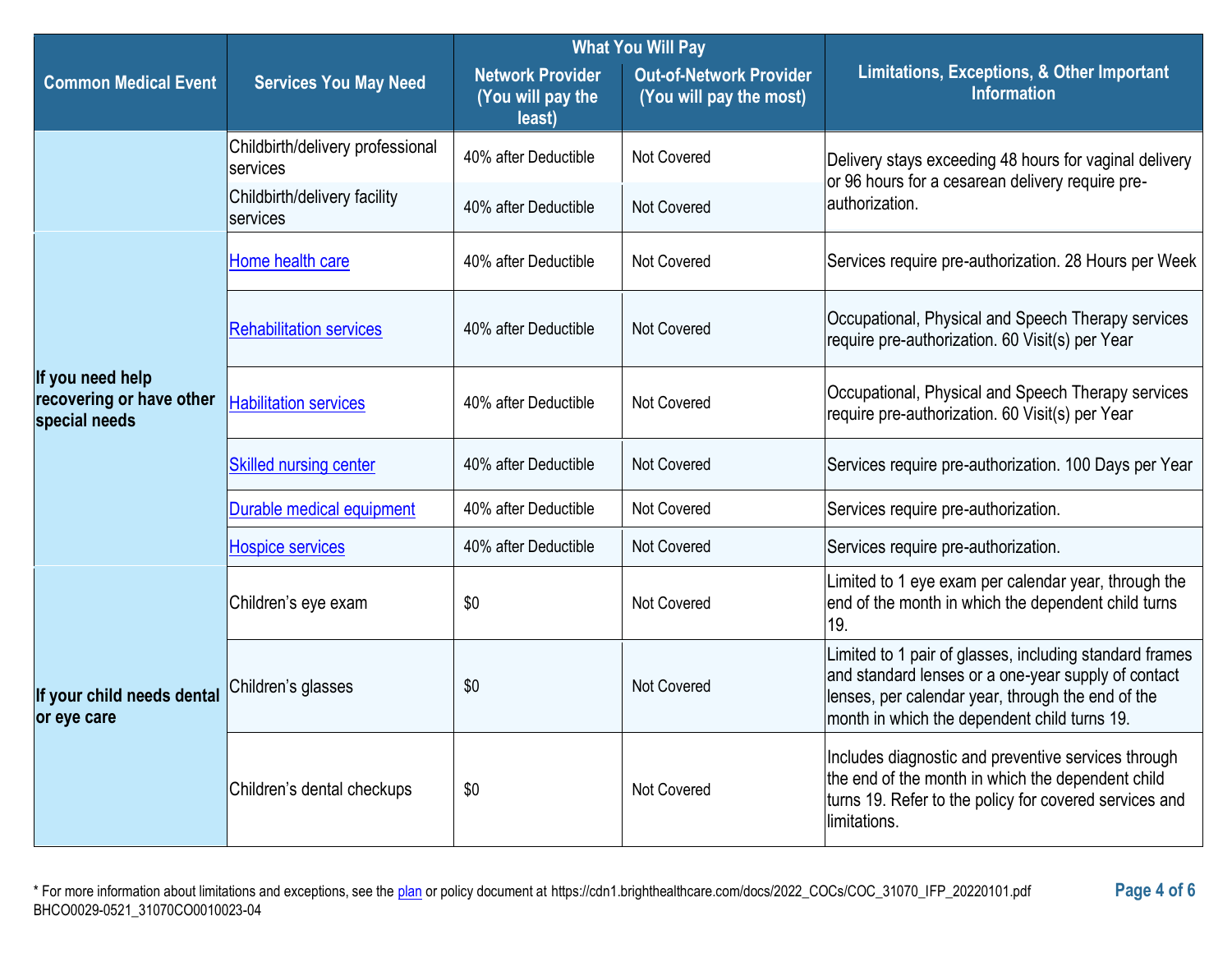### **Excluded Services & Other Covered Services**

| Services Your Plan Generally Does NOT Cover (Check your policy or plan document for more information and a list of any other excluded services.) |                      |                                                    |  |  |
|--------------------------------------------------------------------------------------------------------------------------------------------------|----------------------|----------------------------------------------------|--|--|
| Abortion (except in cases of rape, incest, or when the Acupuncture                                                                               |                      | <b>Cosmetic Surgery</b>                            |  |  |
| life of the mother is endangered)                                                                                                                | Long-Term Care       | Non-emergency care when traveling outside the U.S. |  |  |
| Dental Care (Adults)                                                                                                                             | Weight Loss Programs |                                                    |  |  |
| Routine Eye Care (Adults)                                                                                                                        |                      |                                                    |  |  |

| ∣ Other Covered Services (Limitations may apply to these services. This isn't a complete list. Please see your <u>plan</u> document.) ⊺ |                             |                     |  |
|-----------------------------------------------------------------------------------------------------------------------------------------|-----------------------------|---------------------|--|
| <b>Bariatric Surgery</b>                                                                                                                | <b>Chiropractic Care</b>    | <b>Hearing Aids</b> |  |
| <b>Infertility Treatment</b>                                                                                                            | <b>Private-Duty Nursing</b> | Routine Foot Care   |  |

Your Rights to Continue Coverage: There are agencies that can help if you want to continue your coverage after it ends. You may contact the Colorado Division of Insurance at 303-894-7499 or Toll Free 1-800-930-3745 or via FAX 303-894-7455 or e-mail at insurance@dora.state.co.us. Other coverage options may be available to you too, including buying individual insurance coverage through Connect for Health Colorado. For more information about the Connect for Health Colorado, visit [www.connectforhealthco.com](https://www.connectforhealthco.com/) or call 1-855-PLANS-4-YOU. For more information on your rights to continue coverage, contact us at (855) 827-4448.

Your Grievance and Appeals Rights: There are agencies that can help if you have a complaint against your [plan](https://www.healthcare.gov/sbc-glossary/#plan) for a denial of a [claim](https://www.healthcare.gov/sbc-glossary/#claim). This complaint is called a [grievance](https://www.healthcare.gov/sbc-glossary/#grievance) or [appeal](https://www.healthcare.gov/sbc-glossary/#appeal). For more information about your rights, look at the explanation of benefits you will receive for that medical [claim](https://www.healthcare.gov/sbc-glossary/#claim). Your [plan](https://www.healthcare.gov/sbc-glossary/#plan) documents also provide complete information on how to submit a [claim](https://www.healthcare.gov/sbc-glossary/#claim), [appeal](https://www.healthcare.gov/sbc-glossary/#appeal), or a [grievance](https://www.healthcare.gov/sbc-glossary/#grievance) for any reason to your [plan](https://www.healthcare.gov/sbc-glossary/#plan). For more information about your rights, this notice, or assistance, contact: Bright HealthCare at [www.brighthealthcare.com](https://brighthealthplan.com/) or contact the Colorado Division of Insurance at 1-800-930-3745.

## **Does this plan provide Minimum Essential Coverage? Yes**

[Minimum Essential Coverage](https://www.healthcare.gov/sbc-glossary/#minimum-essential-coverage) generally includes plans, health insurance available through the Marketplace or other individual market policies, Medicare, Medicaid, CHIP, TRICARE, and certain other coverage. If you are eligible for certain types of [Minimum Essential Coverage,](https://www.healthcare.gov/sbc-glossary/#minimum-essential-coverage) you may not be eligible for the premium tax credit.

## **Does this plan meet the Minimum Value Standards? Yes**

If you[r plan](https://www.healthcare.gov/sbc-glossary/#plan) doesn't meet the [Minimum Value Standards,](https://www.healthcare.gov/sbc-glossary/#minimum-value-standard) you may be eligible for a [premium tax credit](https://www.healthcare.gov/sbc-glossary/#premium-tax-credits) to help you pay for a [plan](https://www.healthcare.gov/sbc-glossary/#plan) through the [Marketplace.](https://www.healthcare.gov/sbc-glossary/#marketplace)

### **Language Access Services:**

Spanish (Español): Para obtener asistencia en Español, llame al (855) 827-4448. Tagalog (Tagalog): Kung kailangan ninyo ang tulong sa Tagalog tumawag sa (855) 827-4448. Chinese (中文): 如果需要中文的帮助,请拨打这个号码 (855) 827-4448. Navajo (Dine): Dinek'ehgo shika at'ohwol ninisingo, kwiijigo holne' (855) 827-4448.

*To see examples of how this plan might cover costs for a sample medical situation, see the next section.*